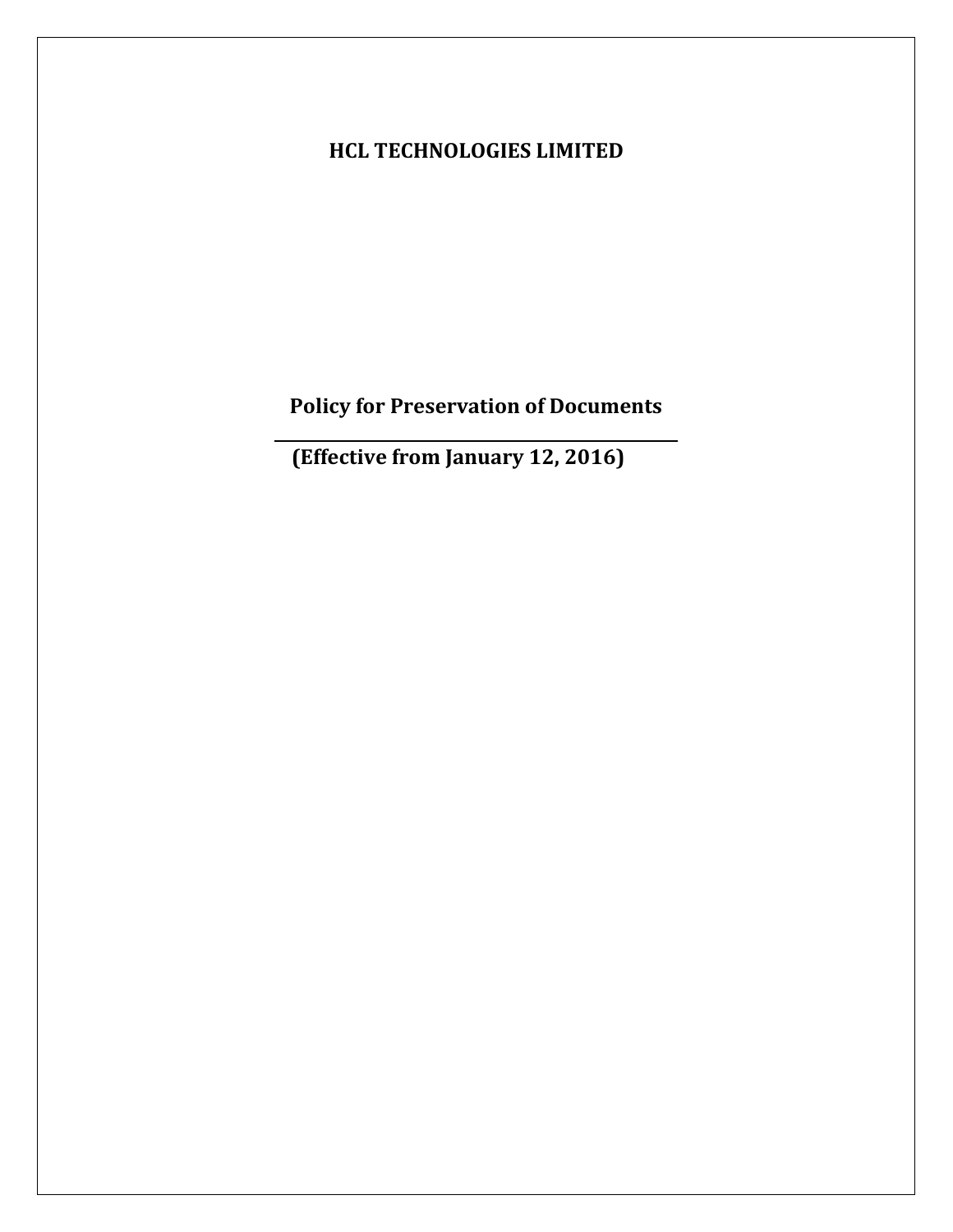# **POLICY FOR PRESERVATION OF DOCUMENTS**

# **1. Preface**

The Board of Directors (the "Board") of HCL Technologies Limited (the "Company") has approved the Policy for Preservation of Documents of the Company. The Securities and Exchange Board of India (Listing Obligations and Disclosure Requirements) Regulations, 2015 (Listing Regulations) mandate listed entities to formulate a Policy for Preservation of Documents ("the Policy") for preservation of documents and records maintained by the Company. It is in this context that the Policy is being framed and implemented in accordance with the Regulation 9 of the Listing Regulations.

# **2. Objective**

The objective of this Policy is to have a binding framework for the preservation of documents of the Company. The preserved documents must be accessible at all reasonable times.

# **3. Definition**

**"Documents"** shall mean records maintained by the Company either in physical mode or electronic mode, as required to be maintained under any law or regulation for the time being in force.

#### **4. Classification of Documents**

The classification of Documents for the purpose of preservation shall be done as under:

- a) Where there is a period for which a Document is required to be preserved as per applicable law(s), for the period required by the applicable law(s).
- b) Where the period for preservation of Documents has not been prescribed under the applicable law(s), till such period these Documents have relevance with reference to any ongoing litigations, proceedings, complaints, disputes, contracts or any like matter.

An indicative list of the Documents and the time-frame of their preservation is provided in **Appendix – A.**

#### **5. Administration:**

The preservation of Documents should ensure that there is no tampering, alteration, destruction or anything which endangers the content, authenticity, utility or accessibility of the documents. The Heads of the respective departments of the Company shall be responsible for maintenance of the Documents.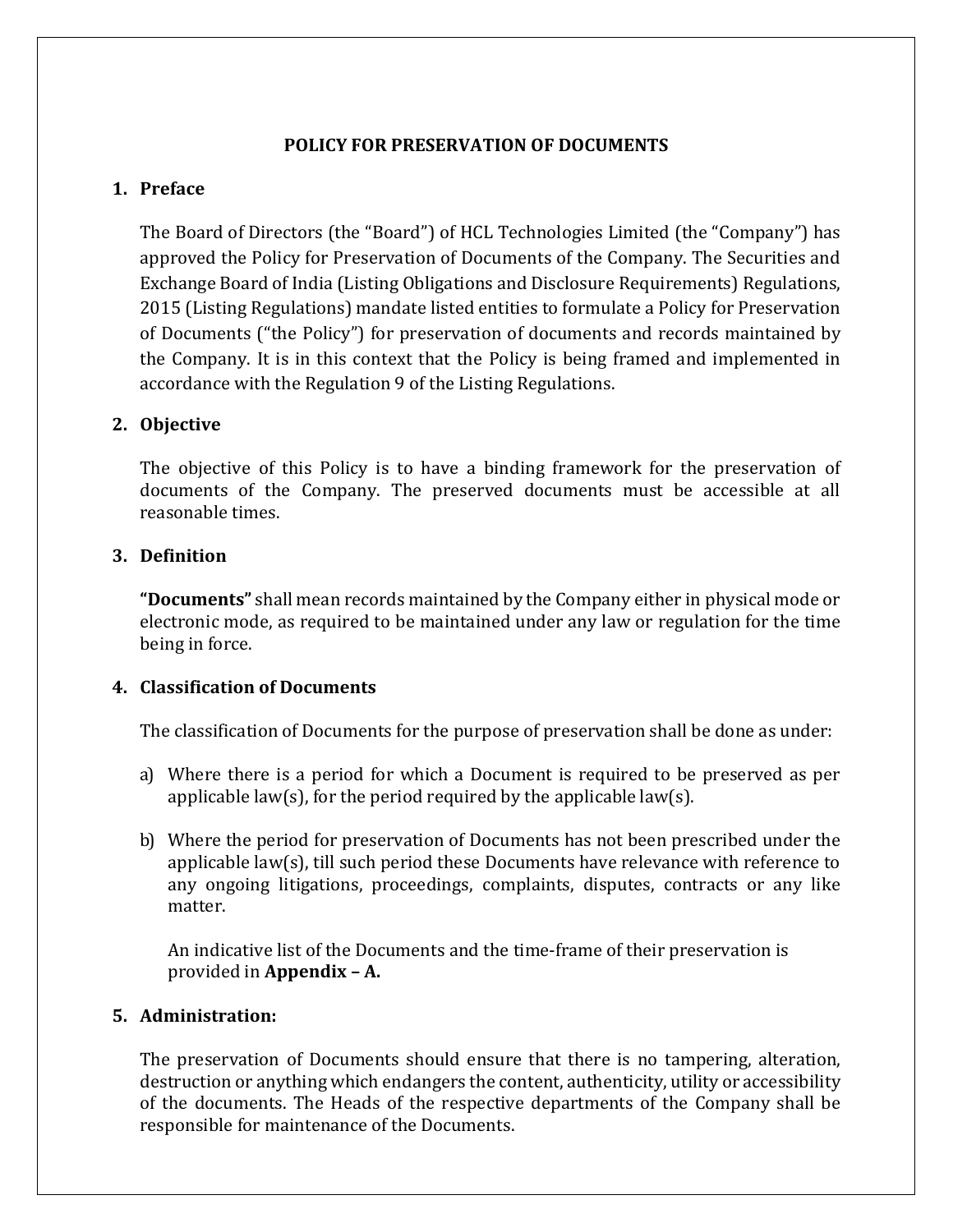# **6. Disposal and Destruction of Documents**

Post the required time-frame for preservation of the documents, the respective Departments may destroy the records in the desired manner.

## **7. Amendments**

Any changes in the Policy shall be approved by the Board of Directors of the Company. The Board of Directors shall have the right to withdraw and / or amend any part of this Policy or the entire Policy, at any time, as it deems fit, or from time to time, and the decision of the Board in this respect shall be final and binding.

# **8. General**

- Where the terms of this Policy differ from any existing or newly enacted law, rule, regulation, the law, rule, regulation will take precedence over this Policy from the effective date of such law, rule or regulation.
- For interpretation of this Policy, reference and reliance may be placed upon circulars/clarifications issued by the Ministry of the Corporate Affairs or Securities and Exchange Board of India and/or any other authority.